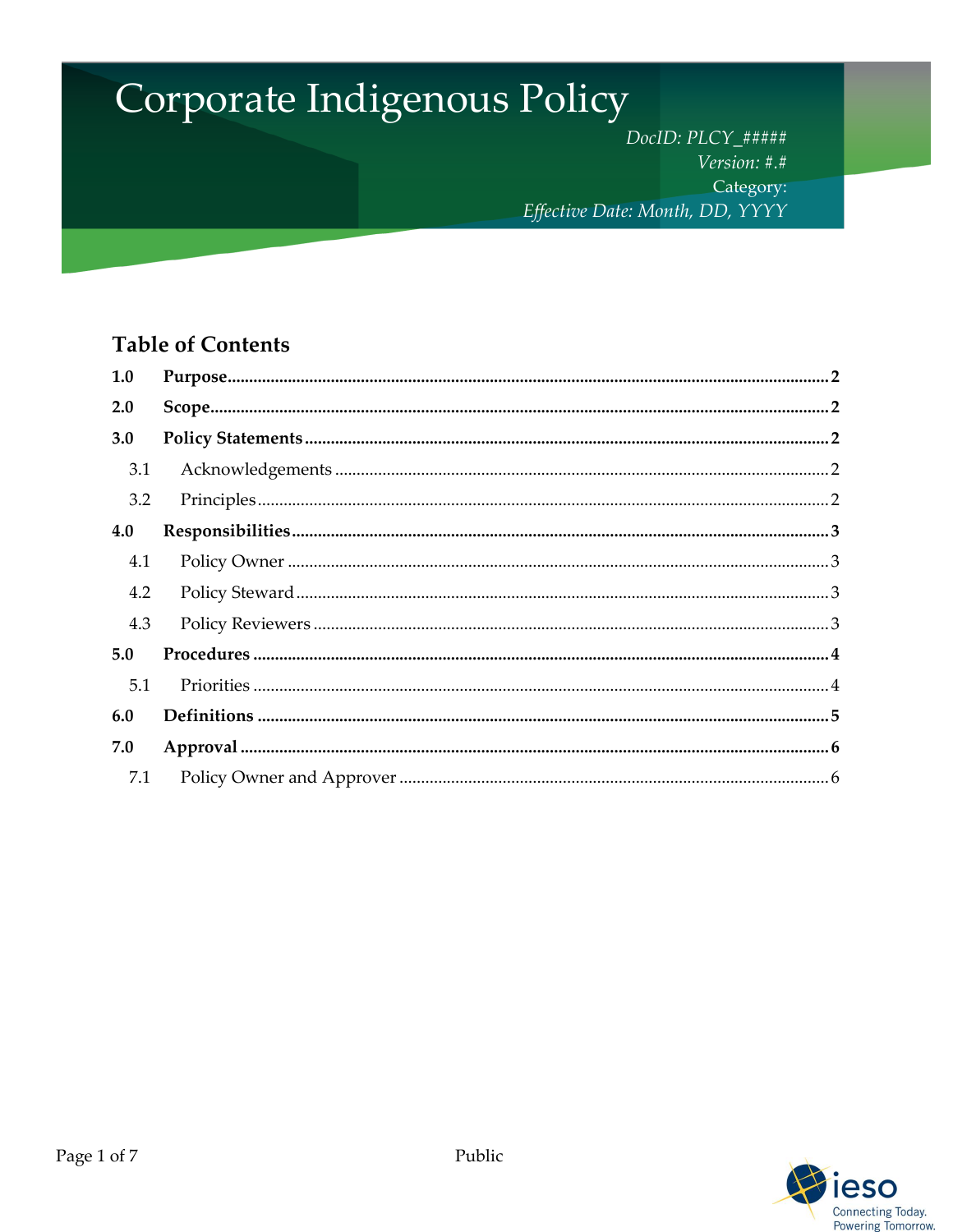## <span id="page-1-0"></span>**1 Purpose**

It is the objective of this policy to build the capacity of Indigenous peoples and communities and create opportunities in support of fair and equitable participation in the electricity sector.

## <span id="page-1-1"></span>**2 Scope**

This policy applies to all IESO employees, programs, and initiatives.

## <span id="page-1-2"></span>**3 Policy Statements**

## <span id="page-1-3"></span>**3.1 Acknowledgements**

3.1.1 The IESO acknowledges and respects the recognized and affirmed Aboriginal and Treaty Rights of First Nations, Inuit and Métis peoples in Section 35 of the Constitution Act, 1982. The IESO also acknowledges the United Nations Declaration on the Rights of Indigenous Peoples (UNDRIP) and that it may inform how government entities and Indigenous peoples can build and maintain constructive relationships.

## <span id="page-1-4"></span>**3.2 Principles**

- 3.2.1 The IESO will foster mutual trust, accountability, understanding, and respect as the critical foundations for relationships with Indigenous communities.
- 3.2.2 The IESO will take actions that will lead to meaningful outcomes for electricity sector participation, consistent with the IESO's commitment to an affordable and reliable supply of electricity.
- 3.2.3 The IESO will be inclusive of Indigenous perspectives and interests and promote diversity within its workforce.
- 3.2.4 The IESO will strive to build the capacity of Indigenous communities and peoples, particularly youth, in support of equitable participation in the electricity sector.
- 3.2.5 The IESO will engage with Indigenous communities in a meaningful and timely manner, and in a way that recognizes the uniqueness of each

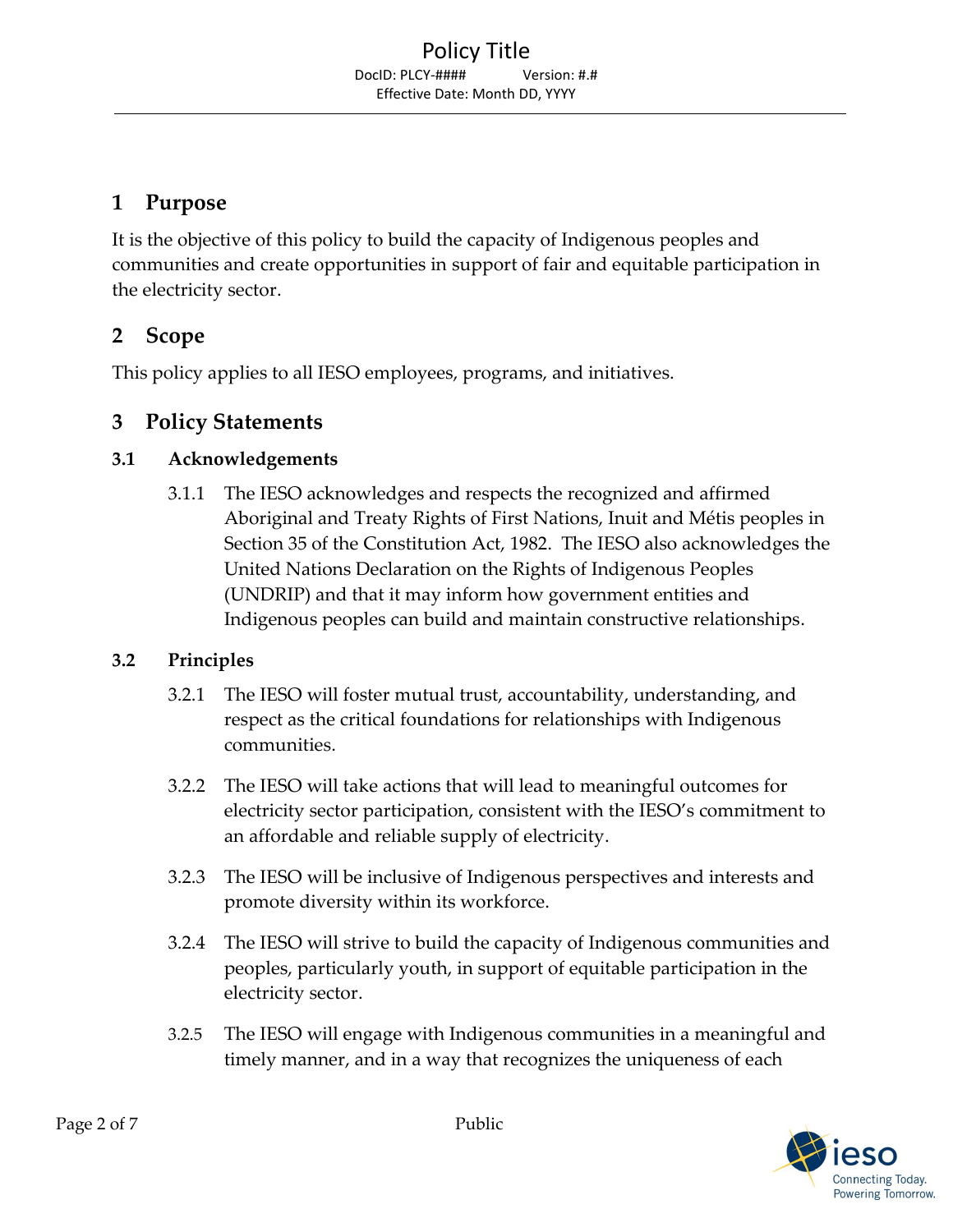community, to enable the IESO to effectively identify and understand Indigenous interests so as to inform the design and delivery of the IESO's programs and initiatives. The IESO will do so in a way that is consistent with the [IESO's Engagement Principles.](http://www.ieso.ca/en/Sector-Participants/Engagement-Initiatives/Overview/Engagement-Principles)

- 3.2.6 In those instances where the IESO is delegated the duty to consult by the Crown, the IESO will strive to provide adequate time, information and resources to First Nation and Métis communities to ensure that their participation is meaningful, and where potential impacts to Aboriginal or Treaty Rights are identified, work with the communities and the Crown towards addressing those concerns.
- 3.2.7 The IESO will review and update this policy at least every three years. The review process will provide opportunity for input from Indigenous communities, businesses and organizations.

## <span id="page-2-0"></span>**4 Responsibilities**

## <span id="page-2-1"></span>**4.1 Policy Owner**

4.1.1 The CEO appoints the Vice President, Policy, Engagement and Innovation as owner of this Policy and as recorded in the Master Policy. The owner is the sole approver of this Policy.

## <span id="page-2-2"></span>**4.2 Policy Steward**

- 4.2.1 The Policy Owner may delegate day-to-day responsibility for one or more aspects of a Policy, possibly including implementation, periodic review, or compliance to a Policy Steward.
- 4.2.2 The Policy Owner delegates the following responsibilities for this Policy to the Supervisor, Relationships, Indigenous Relations as the steward of this Policy:

*Periodic review of policy*

#### <span id="page-2-3"></span>**4.3 Policy Reviewers**

4.3.1 The policy reviewers, as stakeholders, of this Policy are:

*Director, Corporate and Regulatory Affairs*

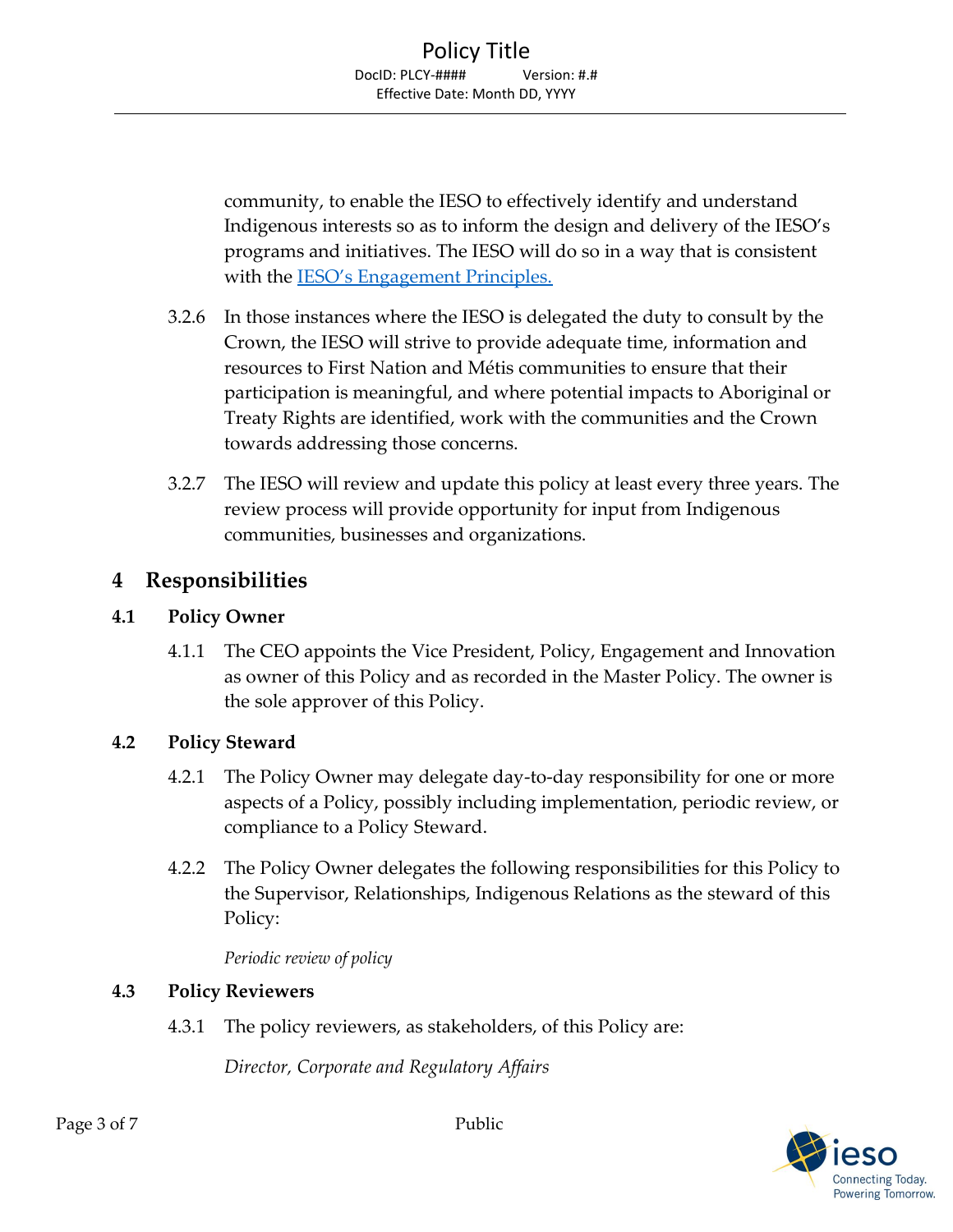*Director, Talent Management Director, Transmission Planning Senior Manager, Engagement and Indigenous Relations Senior Manager, Procure-to-Pay Supervisor, Relationships, Indigenous Relations*

## <span id="page-3-0"></span>**5 Procedures**

## <span id="page-3-1"></span>**5.1 Priorities**

- 5.1.1 This section 5.0 outlines how the IESO and its employees will work with Indigenous communities to meet the IESO's commitment to an affordable and reliable supply of electricity, through education, capacity building, and by creating new opportunities for Indigenous businesses and peoples.
- 5.1.2 *Opportunities for businesses*: the IESO will strengthen its relationships with Indigenous businesses and continuously explore ways to address existing inequities of access to opportunities in the electricity sector, including through competitive procurement processes.
- 5.1.3 *Opportunities for youth*: the IESO will work with post-secondary co-op programs to increase opportunities for Indigenous students from across the province, and will support students in academic programs relevant to IESO workforce needs through awards and internships that will lead to a more inclusive and diverse IESO.
- 5.1.4 *Opportunities for communities*: the IESO will deliver targeted programs that recognize the unique challenges facing First Nations and Métis communities and that seek to build capacity for their ongoing participation in the electricity sector.
- 5.1.5 *Raising awareness*: in response to the 2015 Truth and Reconciliation Commission's Calls to Action, the IESO will provide regular training to its staff on the histories of Indigenous Peoples and provide the skills needed to work effectively with and be allies to First Nations and Métis communities.

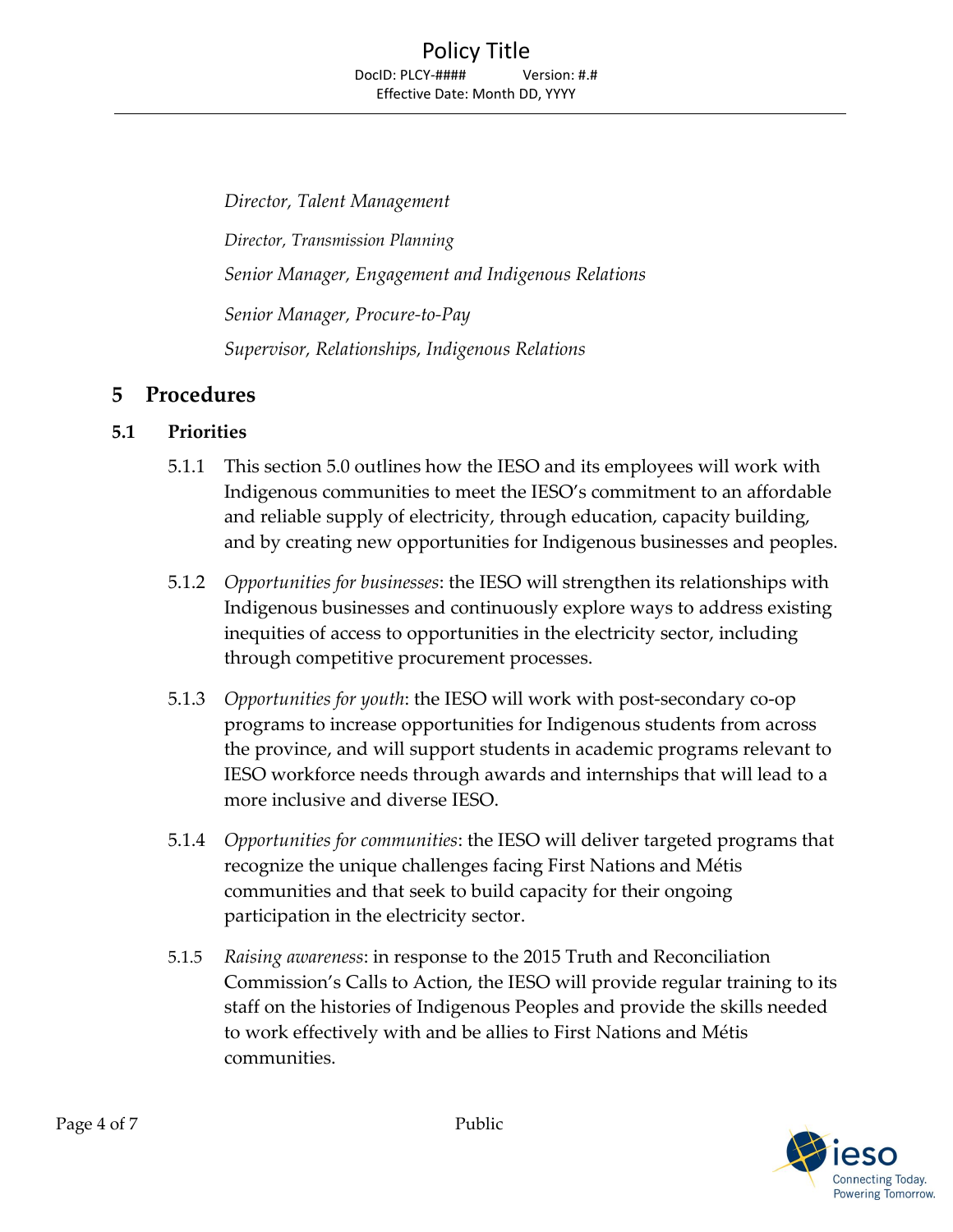## <span id="page-4-0"></span>**6 Definitions**

- 6.1.1 **Aboriginal:** The term "Aboriginal" continues to be used in legislation and the Canadian Constitution and is appropriate to use in that context. Section 35(2) of the Constitution Act, 1982, states: "In this Act, 'Aboriginal peoples of Canada' includes the Indian, Inuit, and Métis peoples of Canada." These separate groups have unique heritages, languages, cultural practices, and spiritual beliefs.
- 6.1.2 **Aboriginal Rights**: Rights protected under Section 35 of the *Constitution Act*, *1982.* Inherent rights held by Aboriginal peoples as a result of their ancestors' use and occupancy of traditional territories before contact with Europeans or before British sovereignty in Canada. Aboriginal Rights vary from group to group, depending on what customs, practices, and traditions were integral to the distinctive culture of the group. These rights may be in addition to any rights that may be established through a treaty, though some treaties are thought to extinguish Aboriginal rights and create a set of "treaty rights".
- 6.1.3 **First Nation**: A term that came into common usage in the 1970s to replace the term "band" used in the Indian Act, in favour of a term selected by these communities. In Ontario, there are 133 First Nation communities recognized by the provincial-territorial organization Chiefs of Ontario. The federal government recognizes 128 communities as "bands" pursuant to the Indian Act.
- 6.1.4 **Indigenous Peoples**: In recent years the term "Aboriginal" has been superseded by "Indigenous". Indigenous peoples include First Nations, Métis and Inuit.
- 6.1.5 **Inuit:** Indigenous people in northern Canada, living mainly in Nunavut, the Northwest Territories, northern Quebec, and Labrador. Ontario has a very small population of Inuit who have made Ontario their home.
- 6.1.6 **Métis**: People of mixed First Nation and European ancestry arising from the fur trade era of North America. The Métis history and culture draws on diverse ancestral origins, such as Scottish, Irish, French, Ojibwe, and Cree, which resulted in a new people with distinct identity and culture. In Ontario, the Métis Nation of Ontario represents Métis peoples across the province. Two Métis communities, Historic Saugeen and Red Sky Métis Independent Nation, are independent of the Métis Nation of Ontario.
- 6.1.7 **Treaty Rights**: Rights specified in a treaty, which is a formal nation-to-nation agreement. Each treaty is unique, as are the rights established through them. Rights to hunt and fish in traditional territory are typical Treaty Rights.

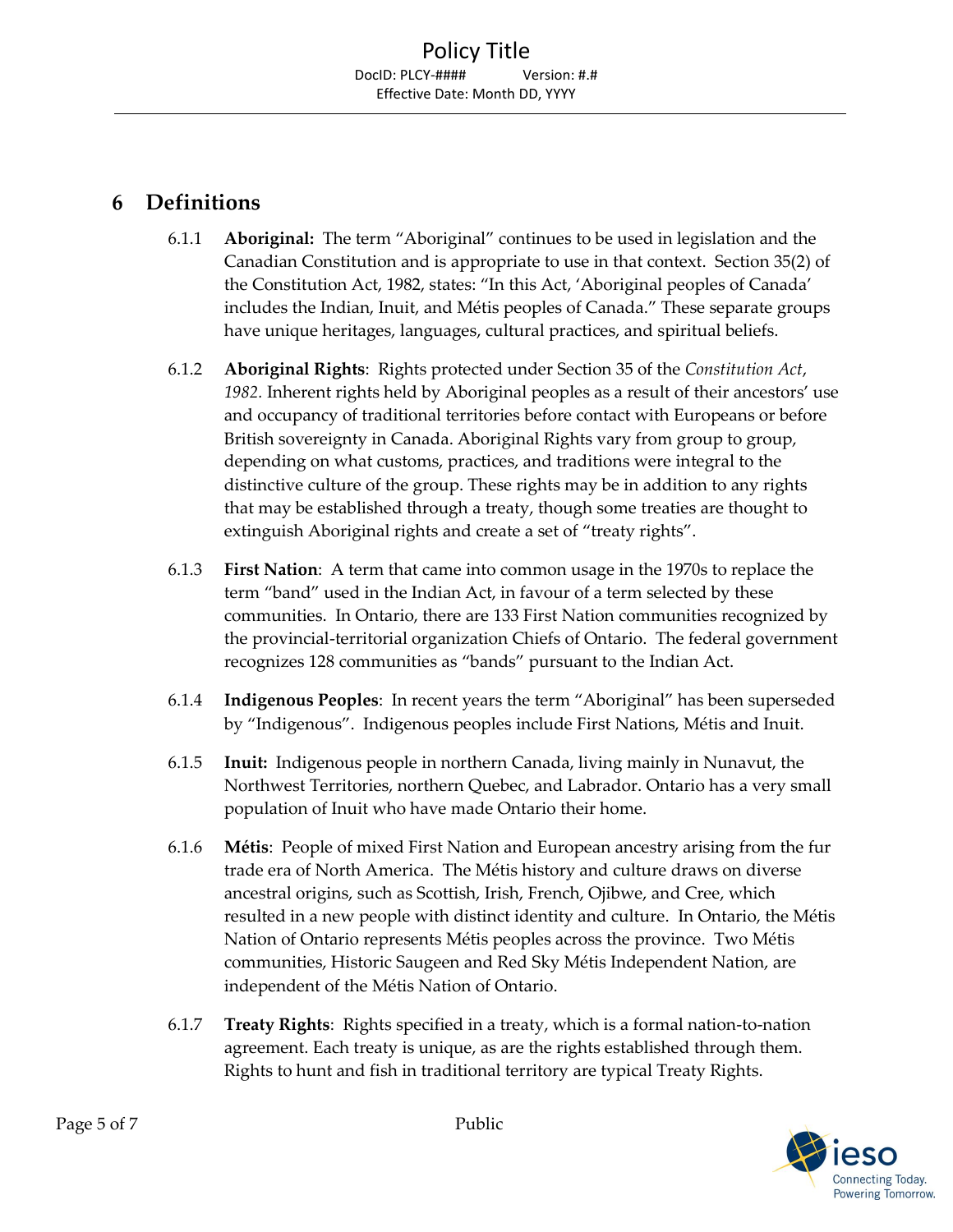## <span id="page-5-0"></span>**7 Approval**

- <span id="page-5-1"></span>**7.1 Policy Owner and Approver**
- 7.1.1 **Name:** Terry Young
- **7.1.2 Organizational Position:** Vice President, Policy, Engagement and Innovation
- 7.1.3 **Date Approved:** TBD